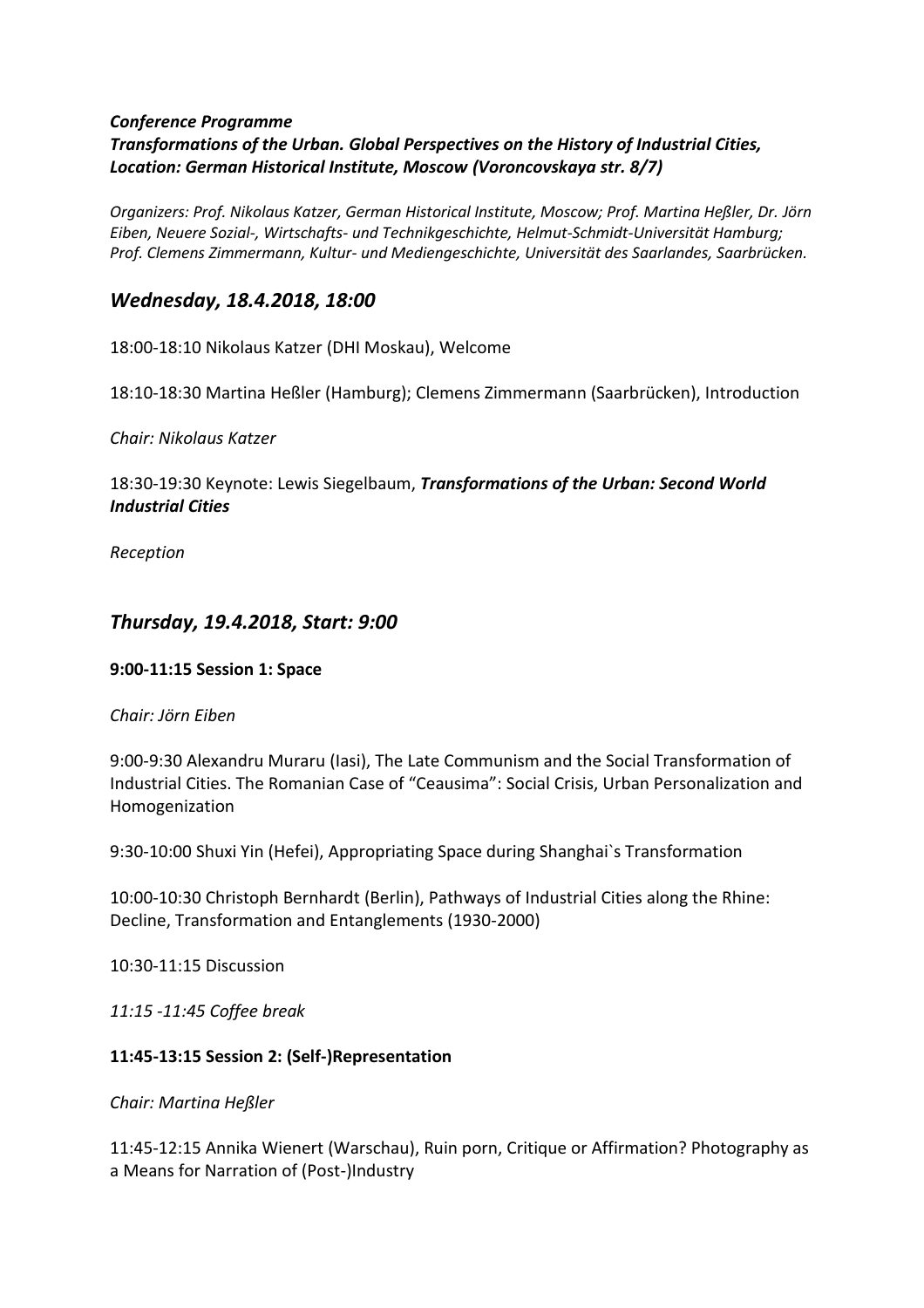12:15-12:45 Helen Wagner (Duisburg-Essen), From the "driving force of Germany" to the "City of Cities". Self-descriptions of a changing industrial area

12:45-13:15 Discussion

*13:15-14:15 Lunch*

#### **14:15-16:30 Session 3: Crisis and Transformation**

*Chair: Katharina Wohlgemuth*

14:15- 14.45 Ronny Regev (Jerusalem), Same City, Different Industry: Hollywood at the Studio Era

14.45-15:15 Jörn Eiben (Hamburg), Cause and Effect? Crisis and Transformation in Wolfsburg and Wilhelmshaven (1970s-1980s)

15:15-15:45 Melinda Harlov-Csortan (Budapest), Culturalizing the De-Industrial Urban Premises in Budapest, Hungary

15:45-16:30 Discussion

Afterwards: Free time available

19:00 Conference Dinner

## **Friday, 20.4.2018, Start 8:30**

### **8:30-10:45 Session 4: Transformations around the 1990s**

*Chair: Christoph Bernhardt*

8:30-9:00 Katharina Wohlgemuth (Magdeburg/Saarbrücken), Industrial Cities in the East and West between Crisis and Reorientation. Cultural-Policy Strategies of the Shrinking Cities of Dessau and Salzgitter

9:00-9:30 Pavel Pokidko/Elena Kochetkova (St. Petersburg), From Capitalism to Socialism and back: Industrial cities of the Karelian Isthmus, 1940 – 2010

9:30-10:00 Clemens Zimmermann*,* Patterns of Crisis, Shrinkage, Regeneration and Immigration in Industrial Cities. A Comparison of East and West Germany

10:00-10:45 Discussion

*10:45-11:15 Coffee break* 

#### **11:15-13:30 Session 5: Reconceptions of Industrial Cities**